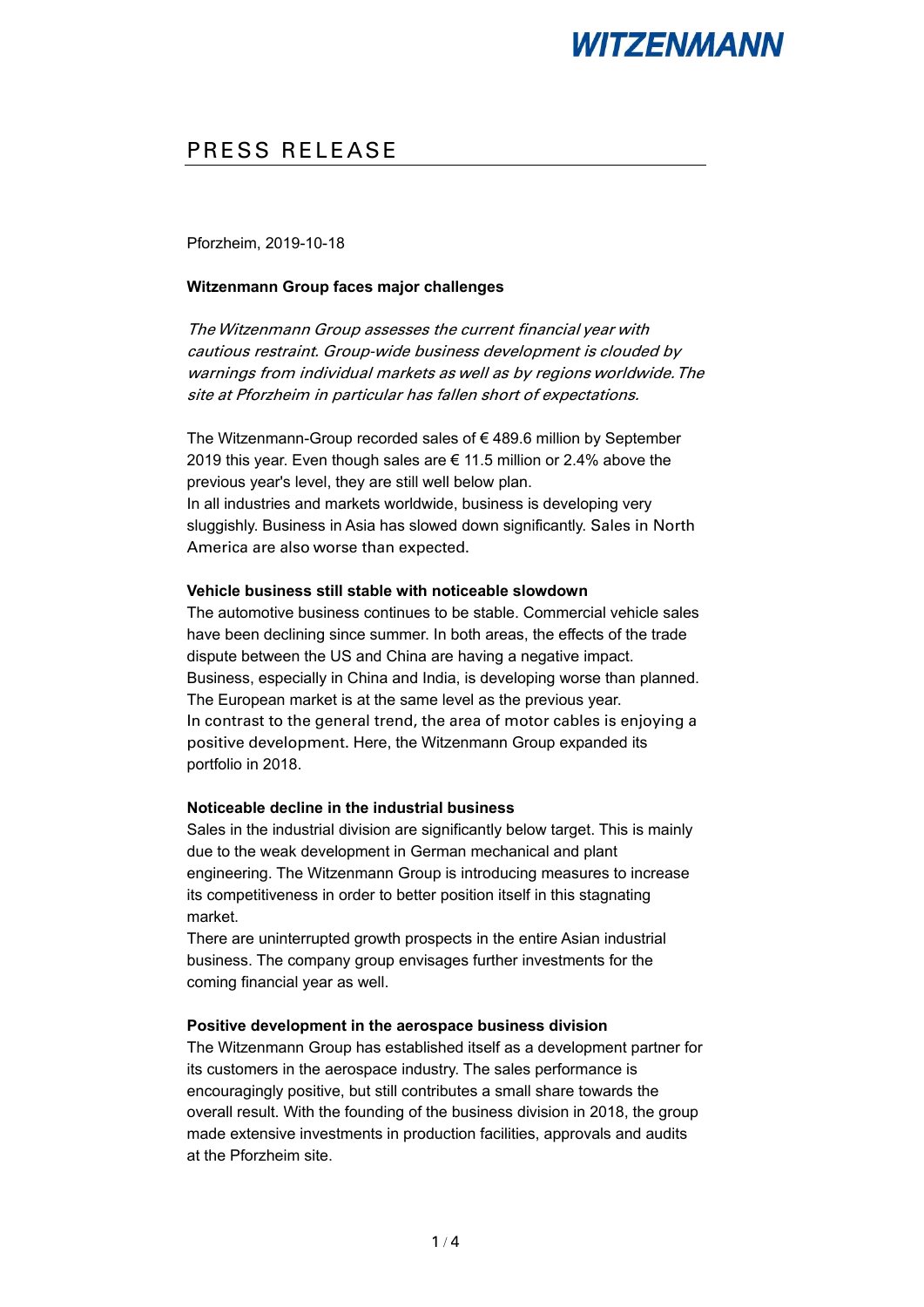## PRESS RELEASE

#### **Rate of investment remains at a high level**

Witzenmann continues to invest heavily in the future of the company group. In 2019, about € 45 million will be spent on renovation and new construction projects as well as on various future projects. The rate of investment in 2019 is 7%.

#### **Number of employees grows slightly**

By the end of September, the size of the workforce worldwide had grown to 4,696 employees. Growth was recorded mainly in Eastern Europe. With 1,676 employees, the parent company in Pforzheim represents about 36% of the global group workforce. A further third of the workforce work in other European countries or in America and Asia.

#### **New strategic orientation initiated**

Issues such as the mobility and energy transition, digitisation and globalisation confront the Witzenmann Group with major challenges. The management has initiated a comprehensive process of strategic realignment in order to respond appropriately to these challenges. This should create the basis for all policy-making decisions of the future and be defined as binding in the revision of the corporate mission statement. The shareholders and the entire workforce are included in the finding process.

### **Parent company in Pforzheim burdened by site conditions**

The site in Pforzheim - which also includes the production sites in Remchingen and Buchbusch - remains below expectations in 2019. Here, the local, unfavourable site conditions are increasingly coming into effect. High corporate taxes, increasing bureaucratisation and high wage levels are negatively impacting earnings.

The management and works council are discussing measures together with the social partners within the framework of the "Pforzheim agreement" concerning the reduction of costs.

### **Clear Commitment to the site at Pforzheim**

The high level of investments underpin the clear commitment of the shareholders and the management to the site at Pforzheim. As early as last year, the company had invested a two-digit amount in millions for the new construction of a modern production facility in Buchbusch. Future issues such as electromobility, the digitisation or production of ultra-pure components for the semiconductor industry are being developed with great commitment at the parent company.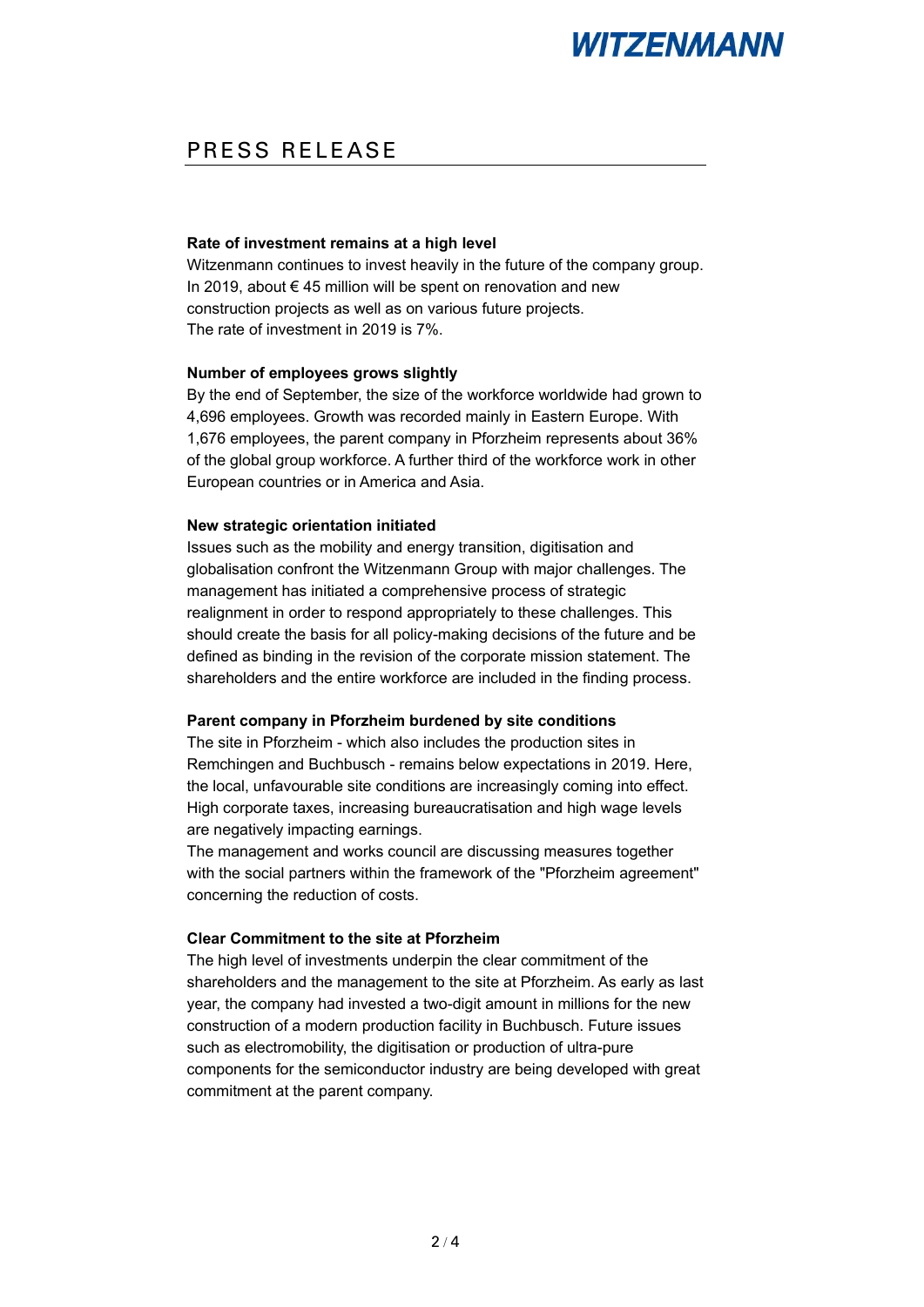## PRESS RELEASE

#### **Media contact**:

Witzenmann GmbH Jochen Geiger [Östliche Karl-Friedrich-Str. 134](http://x-apple-data-detectors/0/0) [75175 Pforzheim](http://x-apple-data-detectors/0/0) [Germany](http://x-apple-data-detectors/0/0) Tel. [+49 \(0\) 72 31 -](Phone:+49%20(0)%2072%2031%20-%20581%20-%20745) 581 - 745 Fax +49 (0) 72 31 - 581 - 820 E-Mail: [jochen.geiger@witzenmann.com](mailto:E-Mail: jochen.geiger@witzenmann.com)

#### **The Witzenmann Group**

The Witzenmann Group is the world's leading manufacturer of flexible metal tubes, expansion joints, metal bellows and automotive components. Over 4,700 employees at 24 companies in 19 countries develop and produce custom-tailored solutions for customers from all branches of industry. Witzenmann is a global technological leader within its sector and offers both an extensive product range and broad expertise in the field of flexible metallic pipeline elements.



**Photo 1: Cooling jacket for electrical motors**

**Innovative** - The Witzenmann cooling jacket is used in electric mobility in the thermal management of the engine.